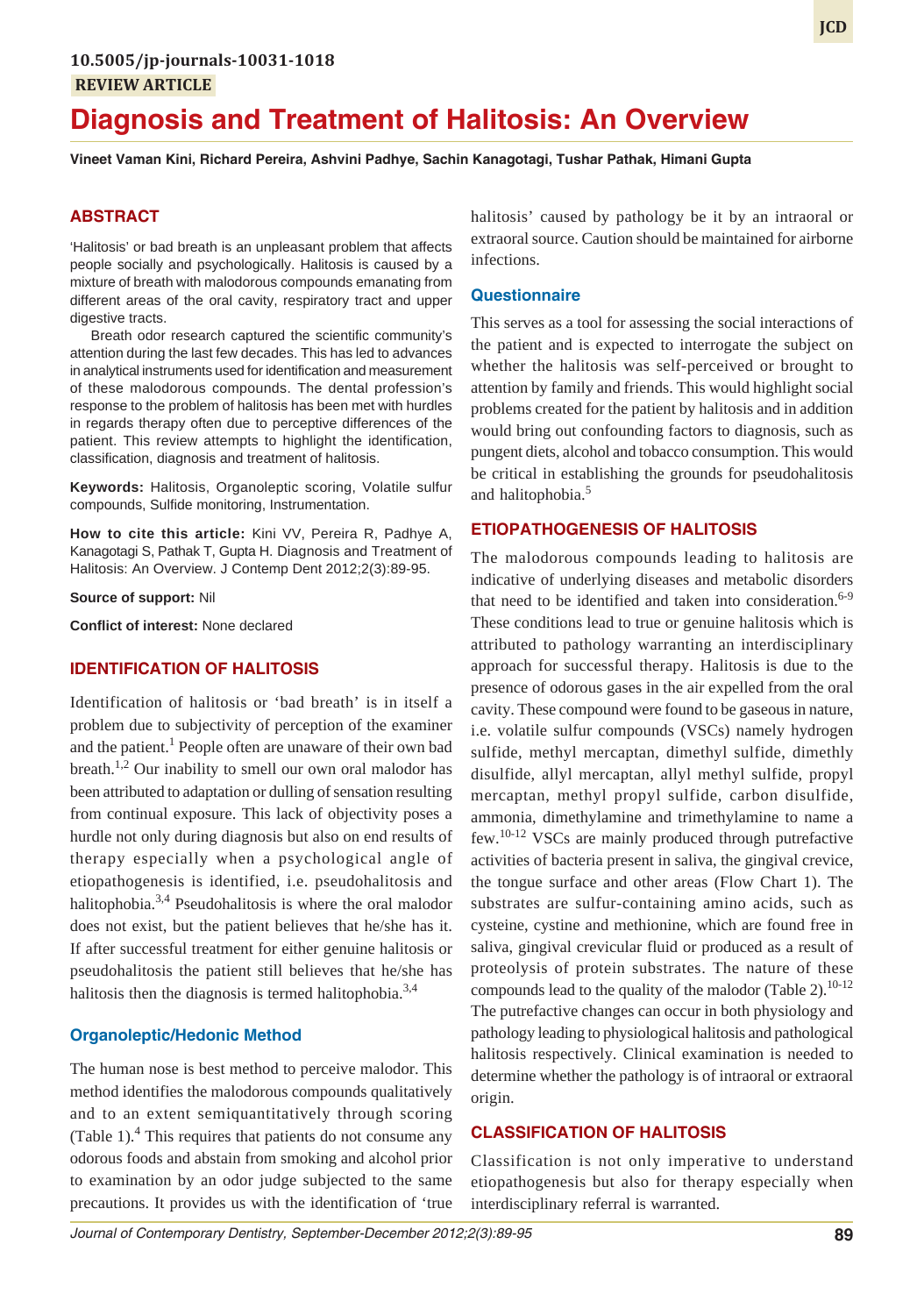| <b>Table 1: Organoleptic scoring of halitosis</b>                                                                                |                                                                                                                                                                                                                                                                                                                                                                                               |  |  |  |
|----------------------------------------------------------------------------------------------------------------------------------|-----------------------------------------------------------------------------------------------------------------------------------------------------------------------------------------------------------------------------------------------------------------------------------------------------------------------------------------------------------------------------------------------|--|--|--|
| Category                                                                                                                         | <b>Description</b>                                                                                                                                                                                                                                                                                                                                                                            |  |  |  |
| 0: Absence of odor<br>1: Questionable odor<br>2: Slight malodor<br>3: Moderate malodor<br>4: Strong malodor<br>5: Severe malodor | Odor cannot be detected<br>Odor is detectable, although the examiner could not recognize it as malodor<br>Odor is deemed to exceed the threshold of malodor recognition<br>Malodor is definitely detected<br>Strong malodor is detected, but can be tolerated by examiner<br>Overwhelming malodor is detected and cannot be tolerated by examiner (examiner instinctively<br>averts the nose) |  |  |  |

| <b>Table 2: VSCs odor characteristics</b> |                         |  |  |  |
|-------------------------------------------|-------------------------|--|--|--|
| <b>Name</b>                               | Odor qualification      |  |  |  |
| Hydrogen sulfide                          | Rotten eggs             |  |  |  |
| Methyl mercaptan                          | Pungent, rotten cabbage |  |  |  |
| Dimethyl sulfide                          | Unpleasantly sweet      |  |  |  |
| Allyl mercaptan                           | Garlic like             |  |  |  |
| Allyl methyl sulfide                      | Garlic like             |  |  |  |
| Carbon disulfide                          | <b>Slightly pungent</b> |  |  |  |
| Ammonia                                   | <b>Pleasantly sweet</b> |  |  |  |
| Dimethylamine                             | Fishy, ammonical        |  |  |  |
| Trimethylamine                            | Fishy, ammonical        |  |  |  |



**Flow Chart 1:** Production of VSCs by proteolytic bacteria causing malodor

In 1954, Attia et al classified halitosis comprising all factors contributing to the etiology of halitosis and encompassing multiple disciplines.<sup>6,13,14</sup> It highlighted respiratory, gastrointestinal and systemic diseases also indicating the neurological and psychological aspects of breath malodor. Lu Dominic in 1982 classified true halitosis into physiological halitosis and pathological halitosis.<sup>13,14</sup> The major drawback in this classification was that etiologies seemed to overlap in some instances particularly in reference to halitosis due to systemic causes.

Yaegaki K and Coil JM in 2000 presented a classification of halitosis (Table 3) based on the corresponding treatment needs for that existing condition with corresponding treatment needs encompassing all etiologies of halitosis including physiologic, pathologic (both intraoral and

extraoral causes) and highlighted the psychological parameters of halitosis as in pseudohalitosis and halitophobia.<sup>13,14</sup>

# **EXAMINATION OF THE PATIENT FOR HALITOSIS**

## **Intraoral Examination**

It is carried out for intraoral pathologic halitosis and niches for putrefactive econiches that contribute toward production of VSCs.7,9,15,16 Examination includes examination of the teeth for unrestored caries, endodontic infections, overhanging restorations and ill-fitting prosthesis which can lead to plaque accumulation, periodontal disease and food lodgment that provide substrate to the intraoral pathogens. The intraoral soft tissue econiches include the dorsum of the tongue, gingival sulci/periodontal pockets, the tonsils and floor of the mouth.17-20

# **THE DORSUM OF THE TONGUE**

The examination of the dorsum of the tongue should include:

- Examination for deep tongue fissures and prominent sulcus terminalis for tongue coats.
- Presence and location of the tongue coats and the thickness and color of same indicating duration and dietary influence on the same respectively.
- The presence or absence of postnasal drip residues precipitating on the posterior part of the dorsum of the tongue.
- Vigil for ulcers, erosions and pinpoint bleeding areas indicating duration and desquamative disease, *Candida*, etc.
- Presence of tonsiloliths migrating to the posterior part of the dorsum of the tongue.

Scraping the tongue with a spoon and smelling the scraping can attribute the role of the tongue coat in contributing toward halitosis. Tongue coat indices and tongue coat weight analysis can act as adjunctive tools.20,21,23,24

Chairside tests, such as Halitox™ are useful as semiquantitative tests for both VSCs, such as hydrogen sulfide and methyl mercaptan, as well as polyamines like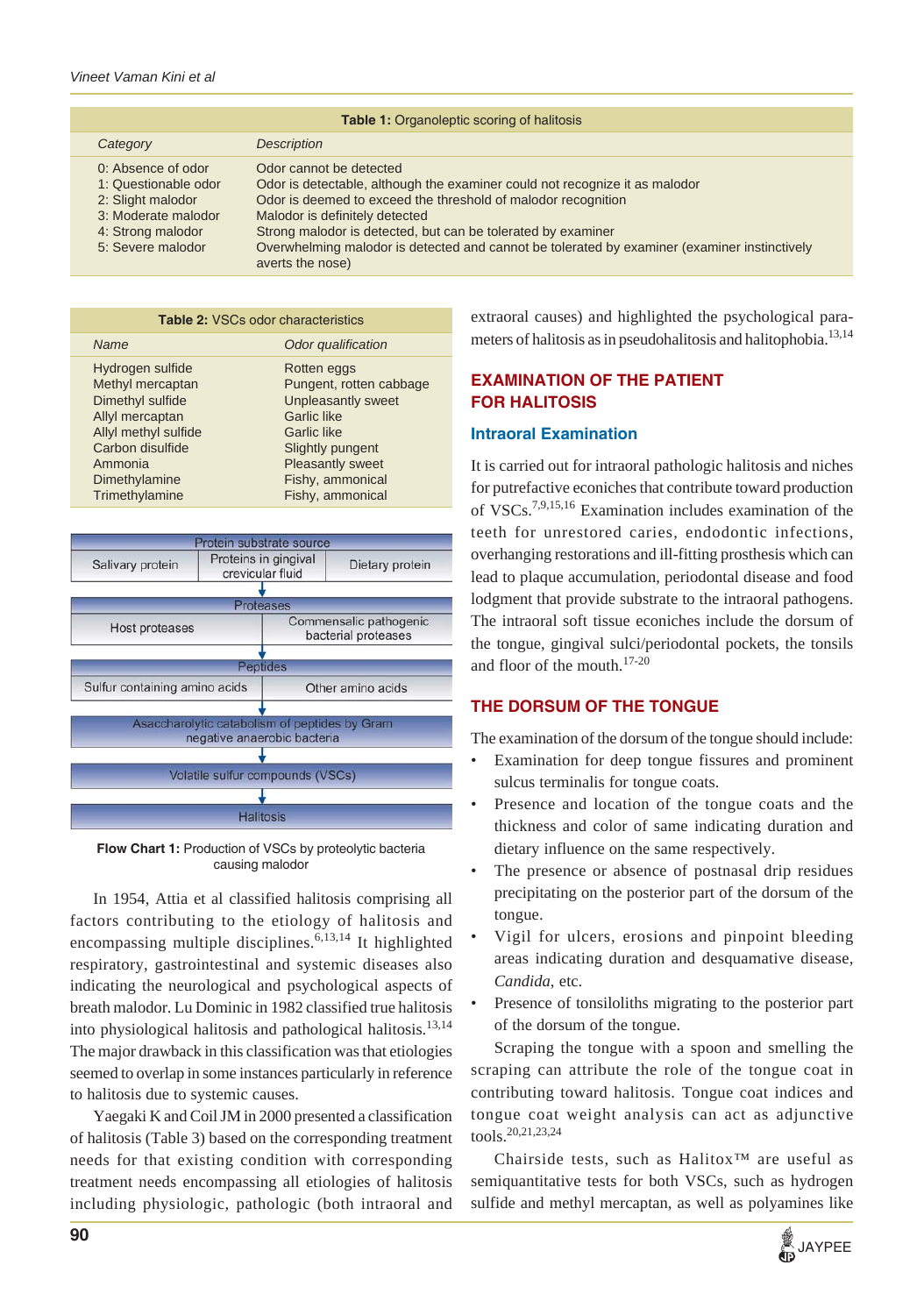|                                                      |                     | Table 3: Classification of halitosis with corresponding treatment needs (TN)                                                                                                                                                                                                                                                                                                                              |
|------------------------------------------------------|---------------------|-----------------------------------------------------------------------------------------------------------------------------------------------------------------------------------------------------------------------------------------------------------------------------------------------------------------------------------------------------------------------------------------------------------|
| <b>Classification</b>                                | Treatment need (TN) | <b>Description</b>                                                                                                                                                                                                                                                                                                                                                                                        |
| <b>Genuine halitosis</b><br>Physiologic<br>halitosis | $TN-1$              | Obvious malodor, with intensity beyond socially acceptable level, is perceived.<br>1. Malodor arises through putrefactive process within the oral cavity.<br>Neither specific disease nor pathologic condition that could cause halitosis<br>is found.<br>2. Origin is mainly the dorsoposterior region of the tongue.<br>3. Temporary halitosis due to dietary factors (e.g. garlic) should be excluded. |
| Pathologic<br>halitosis                              |                     |                                                                                                                                                                                                                                                                                                                                                                                                           |
| Oral                                                 | TN-1 and TN-2       | 1. Halitosis caused by disease, pathologic condition or malfunction of<br>oral tissues.                                                                                                                                                                                                                                                                                                                   |
|                                                      |                     | 2. Halitosis derived from tongue coating, modified by pathologic condition<br>(e.g. periodontal disease, xerostomia) is included in this subdivision.                                                                                                                                                                                                                                                     |
| Extraoral<br>$\overline{\phantom{0}}$                | TN-1 and TN-3       | 1. Malodor originates from nasal, pernasal and/or laryngeal regions.<br>2. Malodor originates from pulmonary tract or upper digestive tract.<br>3. Malodor originates from disorders anywhere in the body, whereby the odor<br>is blood borne and emitted via the lungs (e.g. diabetes, hepatic cirrhosis,<br>uremia, internal bleeding).                                                                 |
| Pseudohalitosis                                      | TN-1 and TN-4       | 1. Obvious malodor is not perceived by others although the patient stubbornly<br>complains of its existence.<br>2. Condition is improved by counseling (using literature support, education                                                                                                                                                                                                               |
| Halitophobia                                         | TN-1 and TN-5       | and explanation of examination results) and simple oral hygiene measures.<br>1. After treatment for genuine halitosis or pseudohalitosis, the patient persists<br>in believing that he/she has halitosis.<br>2. No physical or social evidence exists to suggest that halitosis is present.                                                                                                               |
| <b>Description</b><br>Category                       |                     |                                                                                                                                                                                                                                                                                                                                                                                                           |
| $TN-1$                                               |                     | Explanation of halitosis and instructions for oral hygiene (support and reinforcement).<br>$T_{\text{N}}$ $\alpha$ and prophyloxic professional electing and tractment for arc diseases consoially periodental diseases                                                                                                                                                                                   |

Jral prophylaxis, professional cleaning and treatment for oral diseases especially periodontal disease

• TN-3 Referral to a physician or medical specialist.

• TN-4 Explanation of examination data, further professional instructions, education and reassurance.

• TN-5 Referral to a clinical psychologist, psychiatrist or other psychological specialist.

putrescine and cadaverine based on its color changes when exposed to a sample of tongue scraping. The intensity of hue change from colorless to yellow to yellowish brown depicts loosely both the number of VSC-producing bacteria and the intensity of VSC produced which can be correlated with the quantity of tongue coat clinically present to draw clinical inferences.22-24

## **GINGIVAL SULCUS/PERIODONTAL POCKET EXAMINATION**

Evidence shows that apart from the dorsum of the tongue, the gingival sulcus/pseudopocket and the periodontal pocket is the next econiche which is capable of harboring VSCproducing proteolytic anaerobic bacteria. In fact it was proposed that the periodontal pathogens through transechonical migration used to colonize the dorsum of the tongue contributing equivocally to halitosis.

The proteolytic periodontal pathogens involved in this process are *Treponema denticola*, *Porphyromonas gingivalis* and *Tannerella forsythia* which give a positive enzymatic benzoyl-DL-arginine-2-naphthylamide (BANA) test due to their trypsin like proteases, gingipains. $24.25$ 

The VSCs produced by these periodontal pathogens within the periodontal pocket/gingival sulcus can be measured by a specially designed periodontal probe, the Perio 2000 Diamond probe system.

## **OTHER INTRAORAL ECONICHES**

Other intraoral econiches that can be involved in putrefactive proteolytic processes include the lining mucosa, floor of the mouth and hard palate mucosa and their putrefactive products are accumulated in the saliva. The saliva collected from the mouth can be collected and tested for tissue breakdown products by TOPAS™—toxicity prescreening assay for hydrogen sulfide and methyl mercaptan along with polyamines, such as putrescine and cadaverine, cystiene tolerance test for cysteine breakdown products in saliva using the salivary supernatant sediment test (SSS system) and The Swinnex filter test to determine the malodorous potential of stagnated saliva as in the stagnant saliva during nocturnal conditions contributing toward morning breath.22-25

#### **EXTRAORAL EXAMINATION**

Interdisciplinary referrals to physicians are warranted in the case of extraoral pathologic halitosis. The examinations would include complete systemic examination and examination of organ systems specific to the problems of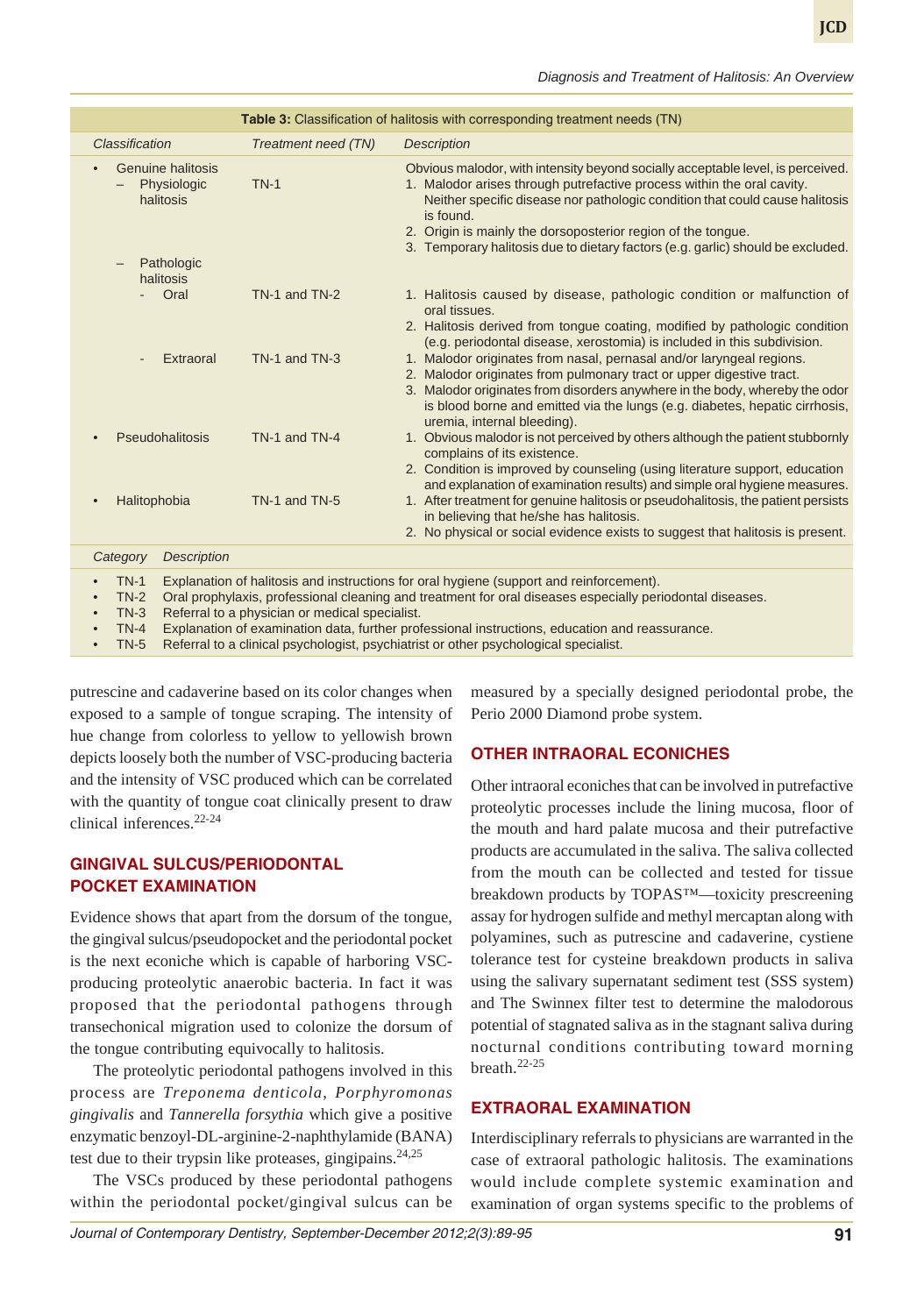malodor.<sup>26</sup> These may include certain procedures, such as laryngoscopy, gastrointestinal endoscopy, routine radiographic procedure and laboratory diagnostic procedures to detecting systemic condition, which may have an influence on halitosis, i.e. blood borne halitosis. Their opinion on the various systemic conditions influence on halitosis is indispensable while treating the patient as a whole and should be given priority, if warranted to direct the patient to a more medically oriented treatment plan rather than just a dentally oriented treatment plan. Moreover, their evaluation may lead to more insight on psychiatric profile of the patient and may make the road to referral to a psychiatric specialist in cases of pseudohalitosis and halitophobia.<sup>27</sup>

Extraoral causes of halitosis include:

Respiratory tract lesions like sinusitis, foreign bodies, atrophic rhinitis (ozena), Wegener's granulomatosis, tuberculosis, rhinoscleroma, adenoiditis, nasopharyngeal abscess, carcinoma of the larynx, laryngoscleroma, pulmonary abscess, carcinoma of the lung, bronchiectasis, necrotizing pneumonitis and empyema may all be associated with halitosis.<sup>6,26,27</sup>

Gastrointestinal conditions like salivary gland dysfunction, retropharyngeal abscess, Zenker's diverticulum, congenital bronchoesophageal fistula, gastric carcinoma, hiatus hernia and pyloric stenosis, as well as with enteric infections can cause halitosis. However, the current view is that halitosis, if present in conjunction with these disorders, is actually caused by disorders of the oral cavity. The unpleasant odor emitted from the lower gastrointestinal tract is only detectable during retching or vomitting, because the esophagus is normally collapsed.<sup>6,26,27</sup>

Patients with neurological conditions that cause a disordered sense of smell (dysosmia) may believe that they have halitosis; this is referred to as subjective halitosis because other people cannot detect an odor.<sup>6,26,27</sup>

Subjective halitosis, i.e. halitophobia and pseudohalitosis may occur as a manifestation of a mental disorder, usually a psychosis.<sup>27,28</sup> For example, if patients complain of 'rotten breath' and say that their stomach and lungs are rotting away they most probably more often than not have a form of psychosis. Such patients may also complain of foul odors around them. An examination of mental status will confirm the diagnosis. In these cases, treatment with major tranquilizers is usually necessary. In patients with depression, halitosis is usually just one of the many somatic complaints.27,28

#### **MEASUREMENT OF HALITOSIS**

1. *Organoleptic measurement:* As described before it is a subjective test scored on the basis of the examiner's

perception of a subject's oral malodor. However it is not quantitative.<sup>29</sup>

- 2. *Gas chromatography:* Gas chromatography (GC) is considered the gold standard for measuring oral malodor since it is specific for VSCs, the main cause of oral malodor. The GC equipment is expensive, bulky and the procedure requires a skillful operator. Therefore, this technology has been confined to research and not to clinical use.3,30
- 3. *Sulfide monitoring:* Sulfide monitors analyze for total sulfur content of the subject's mouth air. Although compact sulfide monitors are inexpensive, portable and easy to use, most of them are not able to distinguish among the VSCs. For example, the Halimeter™ (Interscan Co., Chatsworth, CA) has high sensitivity for hydrogen sulfide but low sensitivity for methyl mercaptan, which is a significant contributor to halitosis caused by periodontal disease.<sup>31,32</sup>
- 4. *Ammonia detector:* For measuring malodorous substances not having sulfide like (indole, skatole, putrescine and cadaverine which are ammoniferous compounds and cause halitosis).<sup>31-33</sup>

The most reliable and practical procedure for evaluating a patient's level of oral malodor is still done through an organoleptic assessment by a trained clinician. Nevertheless, the use of a portable sulfide monitor is of interest, since we can quantify the changes and the patients are able to monitor their evolution through therapy. This is an important factor especially in those patients with pseudohalitosis or halitophobia. $27,28$ 

#### **TREATMENT OF HALITOSIS**

#### **Physiologic Halitosis**

Practical treatment of physiologic halitosis requires TN-1. Since tongue coating is comprised of desquamated epithelial cells, blood cells and bacteria; cleaning the tongue reduces VSCs. Although brushing and flossing are not very effective in reducing oral malodor, these procedures are required to maintain good oral hygiene, and to prevent periodontal conditions, which are the most frequent causes of oral pathologic halitosis. Some kinds of mouthwashes and toothpastes are also effective in reducing oral malodor (Table 4).34-37 However, practitioners must refer to articles published in peer reviewed journals to determine whether a product is effective in reducing oral malodor. When evaluating the literature it should be noted that *in vitro* study of products is impractical for examining their ability to reduce oral malodor; the effects must be investigated *in vivo* as well. Organoleptic measurement of oral malodor is frequently employed to determine the clinical efficacy of

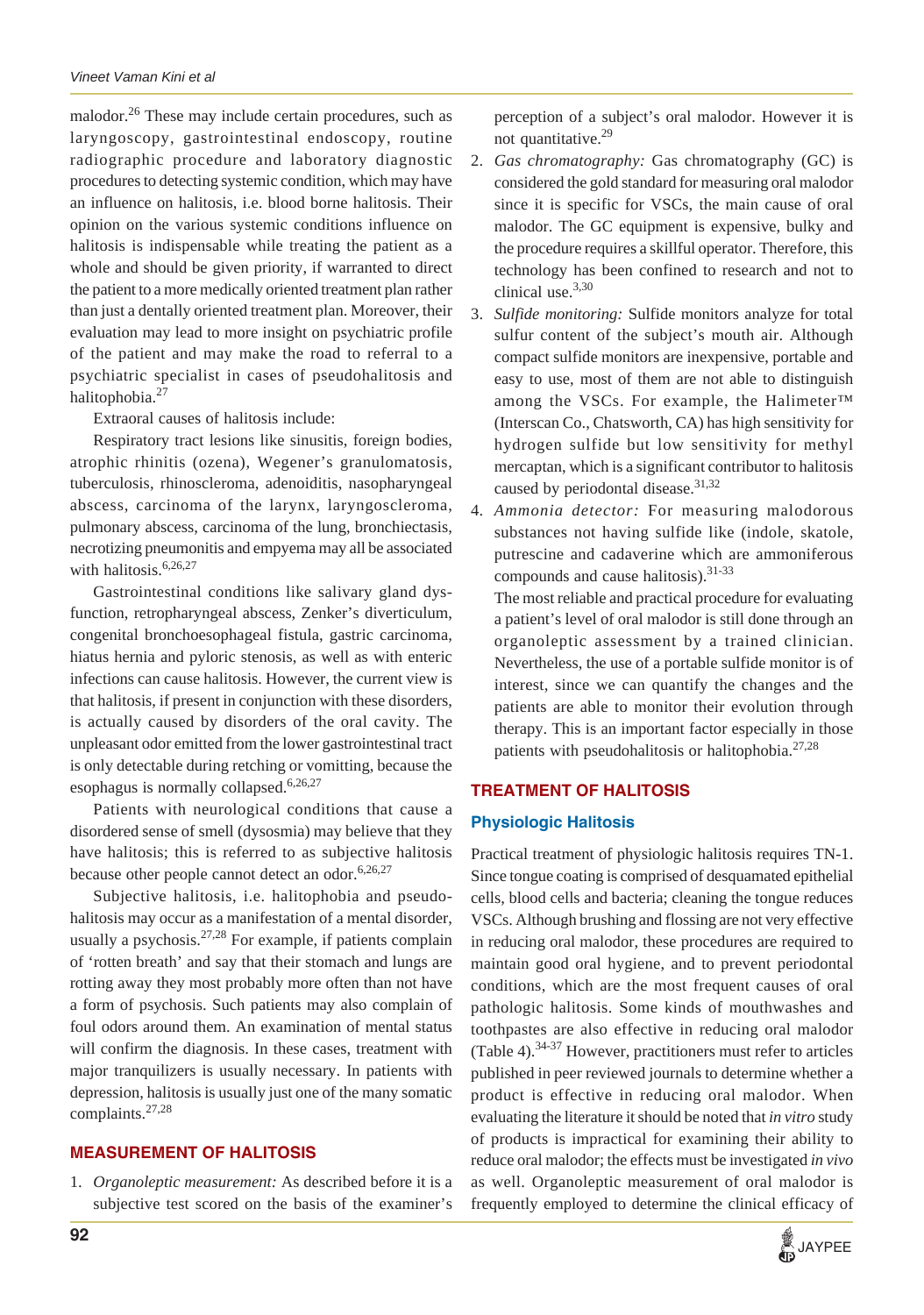| <b>Table 4:</b> Effectiveness of rinses used for the reduction of oral malodor                             |                                                                                                                                                                                                                                                                                  |  |
|------------------------------------------------------------------------------------------------------------|----------------------------------------------------------------------------------------------------------------------------------------------------------------------------------------------------------------------------------------------------------------------------------|--|
| Method                                                                                                     | Effectiveness in reduction of oral malodor                                                                                                                                                                                                                                       |  |
| Rinsing with water<br>Use of sanguinarine rinses<br><b>Essential phenolic oils</b><br>Zinc chloride rinses | Effective for 15 minutes.<br>No detectable decreases have been reported.<br>Low substantivity and only transient antibacterial effects, but measurable reduction.<br>Marked reduction of VSC levels overtime. Ionic zinc inhibits VSCs for 10 hours, reduces odor<br>by $71\%$ . |  |
| Two-phase mouthwash<br>Chlorhexidine                                                                       | Oil, water and cetylpyridinium chloride, found very effective at full strength.<br>Substantive antimicrobial agent, effective against both Gram negative and Gram positive<br>bacterial species some unfortunate side effects, such as staining and bitter taste.                |  |
| Chloride dioxide<br>Cetylpyridinium chloride                                                               | No research to show efficacy or long-term effects. Some caution from a report by the Canadian<br>cancer research with respect to chlorine dioxide in the water supply.<br>Shown to reduce VSC production for 3 hours.                                                            |  |

the products, but the measurement is neither objective nor scientific.<sup>34</sup>

Reliable clinical research articles are available only on mouthwashes containing zinc, chlorhexidine, highly concentrated alcohol and hydrogen peroxide, demonstrating their efficacy in reducing malodor. Dental prophylaxis is one of the most important of TN-1 measure, not only halitosis patients but also dental patients must be instructed to have regular examination and scaling.  $34,35$ 

#### **ORAL PATHOLOGIC HALITOSIS**

As the presence of periodontal conditions is a main contributor to oral pathologic halitosis, periodontal treatment is frequently required. Hence, regular dental treatments such as restorations, root-canal treatment or extractions are required for these cases. A chronic ulcer in the oral cavity, such as a cancer, is a very rare cause of halitosis. Since a large reduction of salivary secretion causes oral pathologic halitosis, the treatment of xerostomia may reduce oral malodor. It was found that residual saliva on the posterior palate is specifically reduced in hyposalivators. So-called 'jungle breath' or 'jungle mouth' is considered to be caused by reduced salivation during sleeping. Specific treatment of this etiology with sialagogues has also been indicated for the rectification of oral malodor. $6,34,35$ 

## **EXTRAORAL PATHOLOGIC HALITOSIS**

Extraoral pathologic halitosis treatments are outside the realm of dental practitioners. If practitioners diagnose or suspect this condition, they should quickly refer a patient to a medical practitioner  $(TN-3)$ .<sup>6,27,28</sup>

## **MANAGEMENT OF PSEUDOHALITOSIS AND HALITOPHOBIC PATIENTS**

Pseudohalitosis and halitophobia patients believe they have halitosis, even though offensive oral malodor is absent. A typical symptom of these conditions is that they interpret other people's behavior, such as 'covering the nose',

'averting the face' or 'stepping back' as an indication that they have oral malodor. Pseudohalitosis patients can accept the practitioner's diagnosis that oral malodor does not exist after having undergone treatment and being reinforced scientific literature support, education and explanation of examination results  $(TN-4)$ .<sup>6,27,28</sup>

The principle of the management protocol is as follows:

- The practitioner must display attitudes of acceptance, sympathy, support and assurance toward the patient to establish rapport between him/her and the patient.
- The practitioner should not argue with the patient as to whether their oral malodor exists or not.
- The practitioner must explain that other individual's avoidance behavior is not caused by oral malodor.
- The patient must be instructed in TN-1.
- The patient must be instructed that he/she must avoid judging his/her oral malodor by other people's attitude.

Halitophobic patients are quite unhappy with their dental practitioners, who diagnose no oral malodor. Sometimes practitioners may lose their rapport with these patients. If practitioner tries to convince a patient to visit a psychological specialist (TN-5) on account of halitophobia, many patients will refuse the referral because they have no doubt that they have severe oral malodor. They still judge their oral malodor by other individuals' attitudes. Therefore, we counsel that a patient needs psychological assistance to avoid judging his/her breath by other people's gestures rather than the issue of malodor itself. If they cannot accept the referral to a specialist, some patients might develop a personality disorder, which is totally outside the realm of dental treatment.6,27,28

## **SUMMARY AND CONCLUSION**

With the ingress of technology and molecular sciences it was proved beyond doubt that oral malodor had its roots both in the oral cavity as well as other communicating spaces (GIT, upper and lower respiratory tracts and through blood circulation). This warranted a new classification of oral malodor comprising of both intraoral as well as extraoral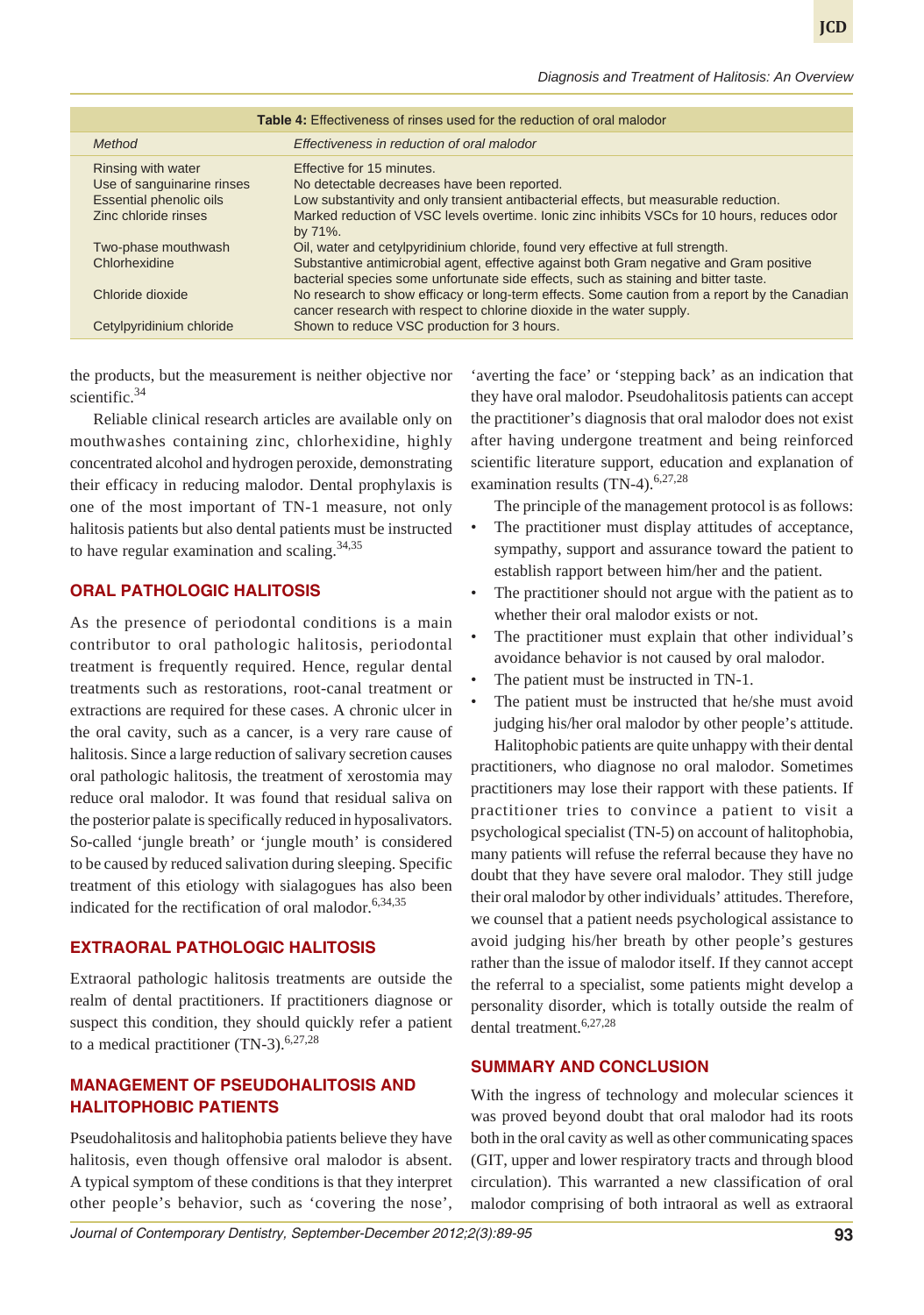

**Flow Chart 2:** Treatment protocol for halitosis

etiologies and emphasis on treatment needs based on contingency management of the disease (Ken Yaegaki, JM Coil et al) which was not reflected on previously.

In addition to organoleptic assessment of the oral malodor, the invention of sophisticated instruments, i.e. gas chromatographs, portable sulfide monitors and ammonia detectors; science has enabled us to realize the measurement of oral malodor as a reality.

The entry of chairside enzymatic tests and assays have been a very encouraging boost in the direction of recognizing oral malodor with a causative putative pathogen.

Although the current treatment modalities have rendered the clinician to cope with the problem of oral malodor, the success of therapy is subject to patient perception. Therefore, the psychological aspect of the disease should be considered to ensure effective therapy (Flow Chart 2).

## **REFERENCES**

- 1. Boxy A. Oral malodor: Philosophical and practical aspects. J Can Dent Assoc 1997;63:196-201.
- 2. Ibua E, Bhat R. Self-perception of breath odor. J Am Dent Assoc 2001;132:621-26.
- 3. Rosenberg M. Clinical assessment of bad breath: Current concepts. J Am Dent Assoc 1996;127:475-82.
- 4. Rosenberg M, McCullochi C. Measurement of oral malodor: Current methods and future prospects. J Periodontol 1992;63: 776-82.
- 5. Yaegaki K. Clinical application of a questionnaire for diagnosis and treatment of halitosis. Quintessence Int 1999;30:302-06.
- 6. Attia EL, Marshall KG. Halitosis. Can Med Assoc J 1982;126: 128-35.
- 7. De Boever EH, Loesche WS. Assessing contribution of anerobic microflora of the tongue to oral malodor. J Am Dent Assoc 1995;126:1384-93.
- 8. Kleinberg DM, Westbay G. Salivary and metabolic factors involved in oral malodor formation. J Periodontol 1992;63: 768-75.
- 9. McDowell JD, Kassebamn DK. Diagnosis and treating halitosis. J Am Dent Assoc 1993;124:55-64.
- 10. Goldberg S, Kozlavsky A, Gordon D. Cadaverine as a putative component of oral malodor. J Dent Res 1994:73:1168-72.
- 11. Kozlovsky D, Gordon. Correlation between the BANA test and oral malodor parameters. J Dent Res 1994;73:1036-42.
- 12. Gonerman A. Halitosis in medicine: A review. Int Dent J 2002;52:201-06.
- 13. Yaegaki K, Coil JM. Examination, classification and treatment of halitosis, clinical perspective. J Can Dent Assoc 2000;66: 257-61.
- 14. Murata T, Yamage T. Classification and examination of halitosis. Int Dent J 2002;52:181-86.
- 15. Yaegaki K, Coil JM. Tongue brushing and mouth rinsing as basic treatment measures for halitosis. Int Dent J 2002;52: 192-96.
- 16. Quiry M, Nan C, Maongardini. The effect of a 1-stage full mouth disinfection on oral malodor and microbial colonization of the tongue in periodontitis patients: A pilot study. J Periodontol 1998;69:374-82.
- 17. De Boever EH, De Vzeda M. Relationship between volatile sulphur compounds, BANA hydrolyzing bacteria and gingival health in patients with and without complaints of oral malodor. J Am Dent Assoc 1995;126:1393-97.
- 18. Morita M, Wang HL. Relationship between sulcular sulphide level and oral malodor in subjects with periodontal disease. J Periodontol 2001;72:79-84.
- 19. Morita M, Wang HL. Relationship of sulcular sulphide level to severity of periodontal disease and BANA test. J Periodontol 2001;72:74-78.
- 20. Nakano Y, Yoshimura M. Methyl mercaptan production by periodontal bacteria. Int Dent J 2002;52:217-20.
- 21. Morita M, Wang HL. Association between oral malodor and adult periodontitis: A review. J Clin Periodontol 2001;28:813-19.
- 22. Awano S, Gohara K, Kurihara E. The relationship between the presence of periodontopathogenic bacteria in saliva and halitosis. Int Dent J 2002;52:212-16.
- 23. Vaneda M, Countreasas A, Chen C. The utility of whole saliva to detectable oral presence of periodontopathic bacteria. J Periodontol 1998;69:828-33.